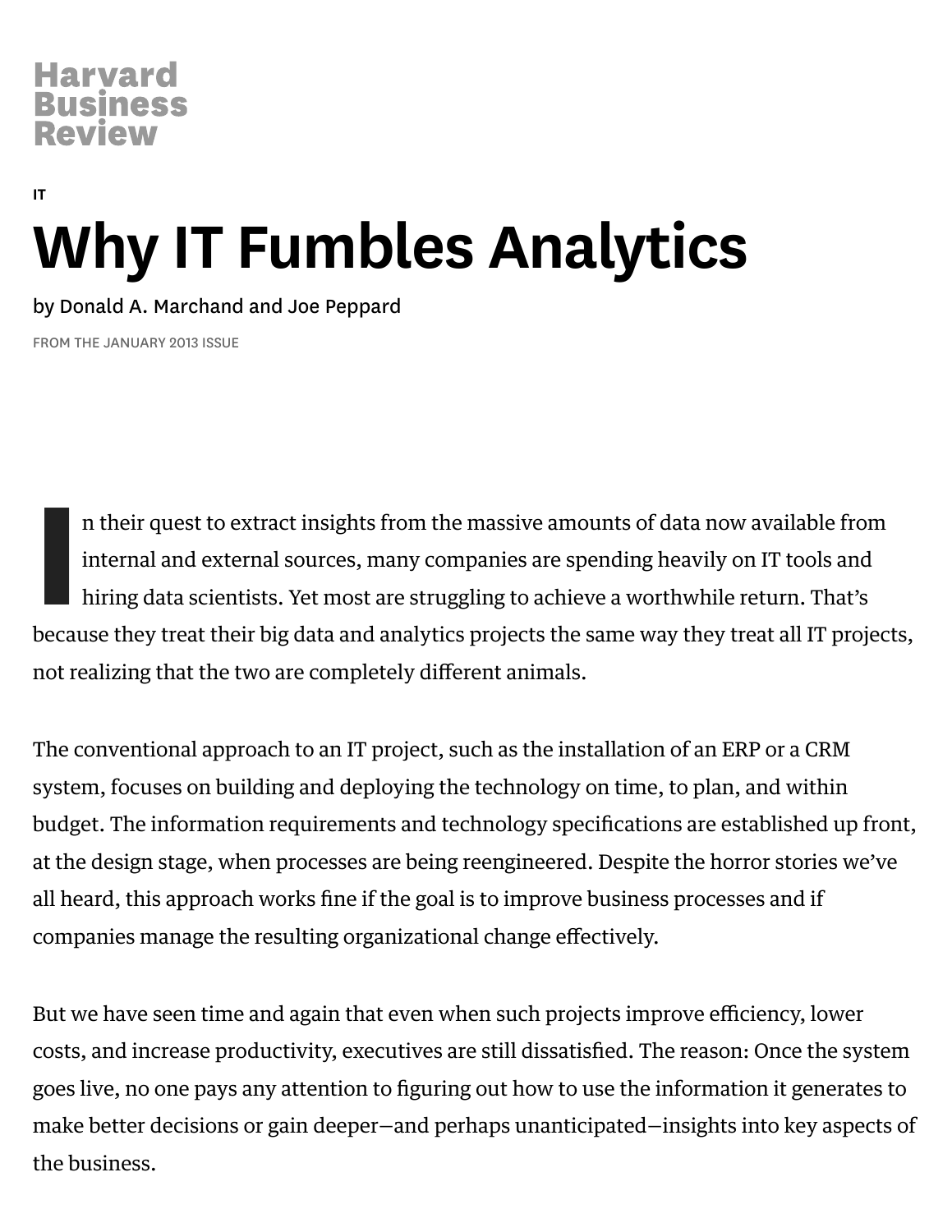For example, a system that an insurance company installs to automate its claims-handling process might greatly improve efficiency, but it will also yield information for purposes nobody articulated or anticipated. Using the new data, the company can build models to estimate the likelihood that a claim is fraudulent. And it can use data on drivers' speed, cornering, braking, and acceleration—gathered in real time from sensors installed in cars—to distinguish between responsible and less responsible drivers, assess the likelihood of accidents, and adjust premiums accordingly. Yet simply putting the system in place won't automatically help the company gain this knowledge.

Our research, which has involved studying more than 50 international organizations in a variety of industries, has identified an alternative approach to big data and analytics projects that allows companies to continually exploit data in new ways. Instead of the deployment of technology, it focuses on the exploration of information. And rather than viewing information as a resource that resides in databases—which works well for designing and implementing conventional IT systems—it sees information as something that people themselves make valuable.

Accordingly, it's crucial to understand how people create and use information. This means that project teams need members well versed in the cognitive and behavioral sciences, not just in engineering, computer science, and math. It also means that projects cannot be mapped out in a neat fashion. Deploying analytical IT tools is relatively easy. Understanding how they might be used is much less clear. At the outset, no one knows the decisions the tools will be asked to support and the questions they will be expected to help answer.

Therefore, a big data or analytics project can't be treated like a conventional, large IT project, with its defined outcomes, required tasks, and detailed plans for carrying them out. The former is likely to be a much smaller, shorter initiative. Commissioned to address a problem or opportunity that someone has sensed, such a project frames questions to which the data might provide answers, develops hypotheses, and then iteratively experiments to gain knowledge and understanding. We have identified five guidelines for taking this voyage of discovery.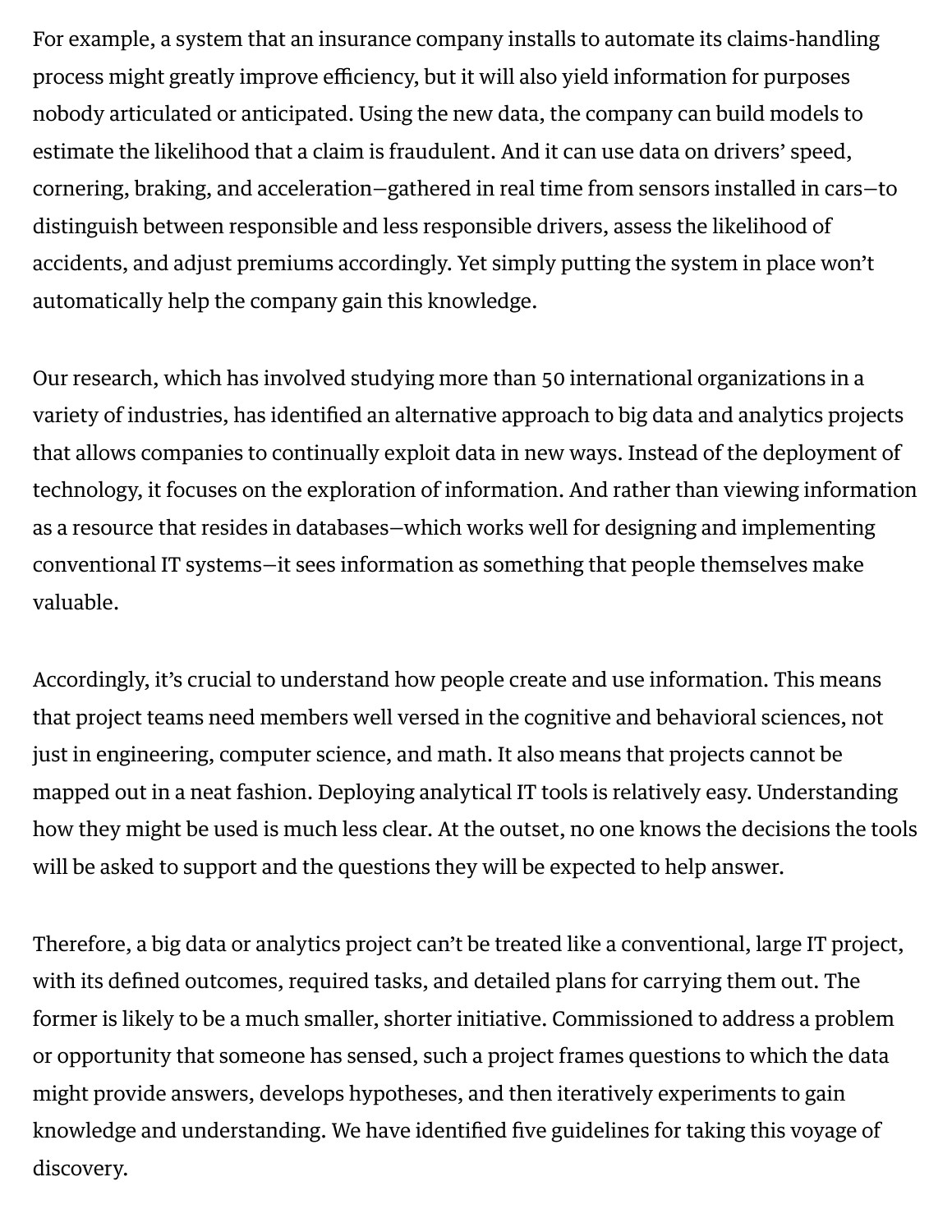Deploying analytical IT tools is relatively easy. Understanding how they might be used is much less clear.

## 1. Place People at the Heart of the Initiative

The logic behind many investments in IT tools and big data initiatives is that giving managers more high-quality information more rapidly will improve their decisions and help them solve problems and gain valuable insights. That is a fallacy. It ignores the fact that managers might discard information no matter how good it is, that they have various biases, and that they might not have the cognitive ability to use information effectively.

The reality is that many people—including managers—are uncomfortable working with data. Any information-based initiative must acknowledge that. It must place users—the people who will create meaning from the information—at its heart. It should challenge how they do or do not use data in reaching conclusions and making decisions, urging them to rely on formal analysis instead of gut feel. And it should question their assumptions about customers, suppliers, markets, and products.

Achieving those shifts in mind-set was the objective for a large European-based manufacturer of chemical products. The company, which we'll call ChemCo, had grown rapidly through acquisitions and had a new CEO intent on developing a coherent picture of customers. He also wanted managers and employees at all levels to use data to enhance their understanding of the business and to make decisions more effectively.

He and the executive team promoted the view that being data-driven and creating usable information should be part of "business as usual." Building a large CRM system right away, they believed, would send the wrong message—namely, that a new system would change how managers used and shared customer information. They were also concerned that the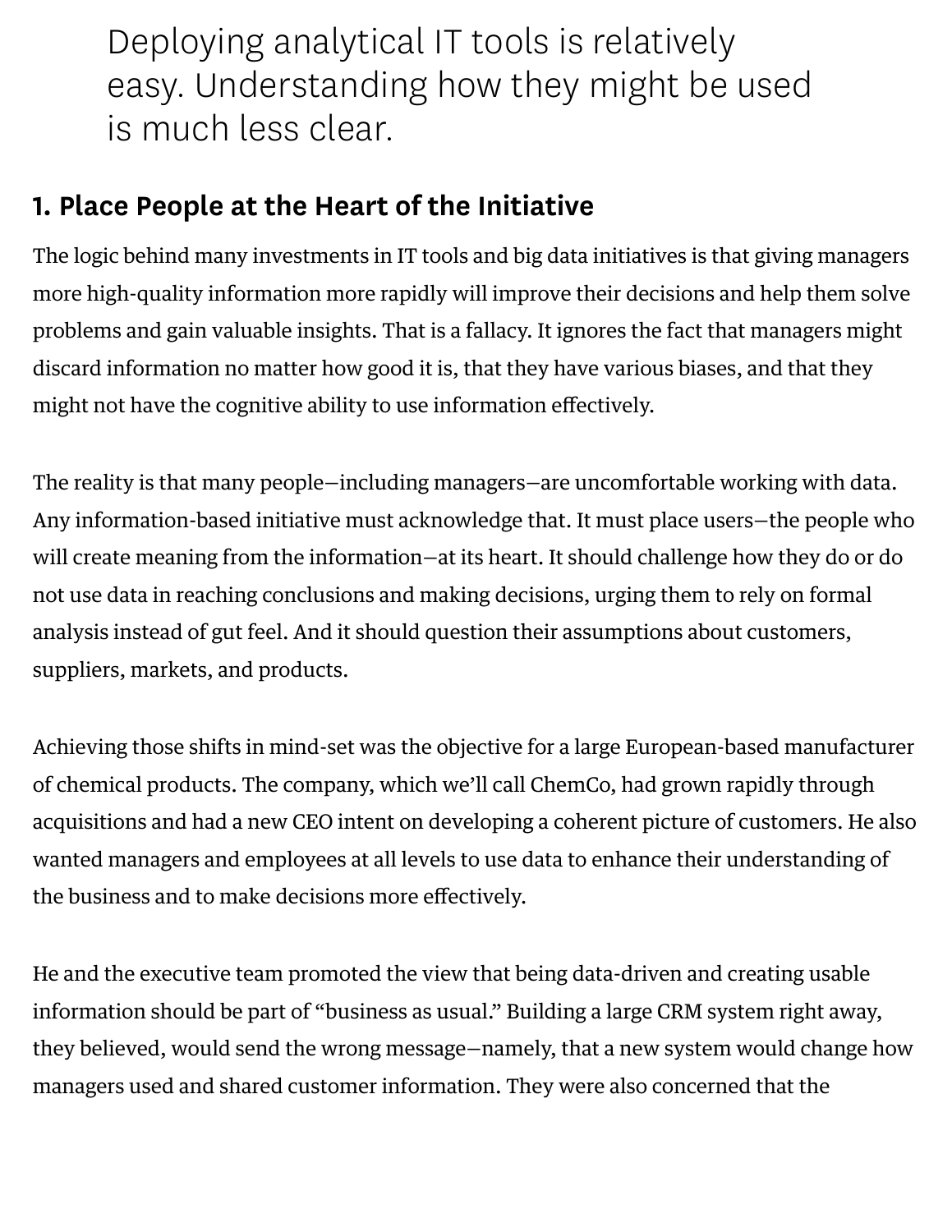initiative would be seen as only an IT project. One senior manager remarked, "We need to make it clear that we want managers at all levels to work in a more evidence-based way—that is how they should be doing their jobs."

ChemCo's first step was to assemble existing data analysts from across the company to form information support teams. Each team was assigned to one or two business units and charged with understanding their decisions and information needs in depth and then helping employees improve the way they accessed and used data. Initially, the teams shadowed employees on visits to customers and suppliers in order to learn what information was involved in customer-facing work, how it was used, where it was not available, and where it helped or hindered the accomplishment of a task such as negotiating a sale. Each team then held workshops with customer-facing employees to present what it had learned, offer ideas for delivering improved information, and get feedback.

On the basis of the workshops, the teams developed prototypes of various information reports and worked with the business units to try them out. Given that the brain finds it easier to process information if it is presented visually, the teams incorporated graphics, charts, and screen layouts in the prototypes. These experiments showed whether employees assimilated information, the behaviors they exhibited, and ultimately whether they won business. It was only at this stage—once the company had developed deep insight into how employees used information—that a CRM system was rolled out across the organization.

ChemCo did not customize its system any more than other firms typically do. But compared with most companies, it had a much clearer understanding of what information would be collected and maintained and how it would be applied. And because salespeople were involved from the outset, they strongly accepted the need to work in an evidence-based way.

As sales and service employees began using the new information more effectively, managers considered how to modify customer databases to support them. Over time, the CEO encouraged greater standardization of sales and information-use practices across business units and prepared the way for developing shared views and understanding of customers. His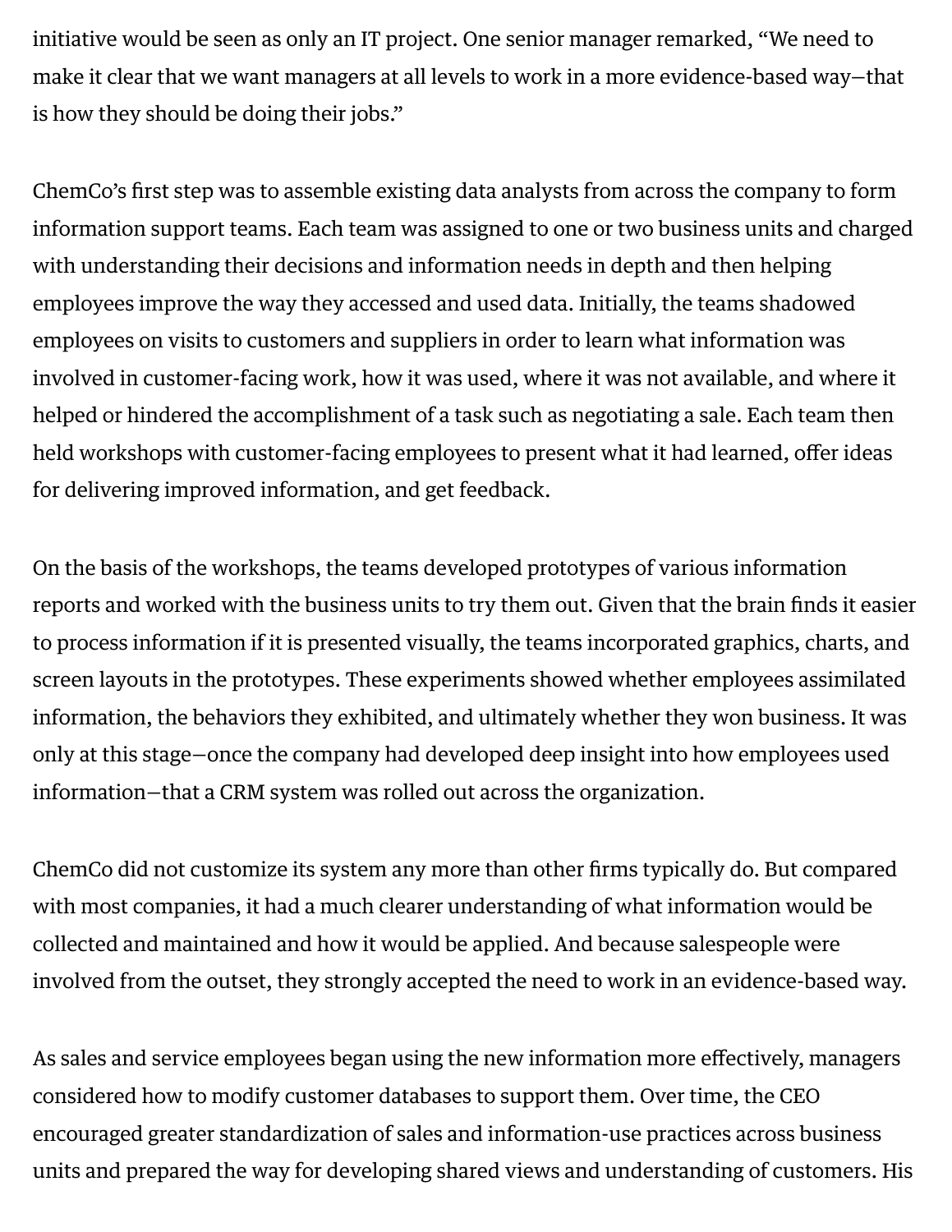mantra: "Do we think this is true, or do we know this is true?" The units identified what they did not know about their customers and the sales practices that could lead to poor customer interactions and lost business. As the company improved its interactions with customers, revenue grew; this, in turn, increased the appetite of salespeople for higher-quality customer and sales information that they could use to improve their performance—a virtuous cycle.

## 2. Emphasize Information Use as the Way to Unlock Value from IT

Initiatives designed to extract information from existing systems or new sources of data must acknowledge how messy—and complex—that process is. People don't think in a vacuum; they make sense of situations on the basis of their own knowledge, mental models, and experiences. They also use information in different ways, depending on the context. An organization's culture, for instance, can frame how people make decisions, collaborate, and share knowledge. Moreover, people use information dynamically and iteratively. The steps of sensing a potential problem or opportunity, deciding what information is needed, and then gathering, organizing, and interpreting it occur in cycles.

The conventional IT-development approach ignores those realities. The design of most IT systems takes into account the data that have been identified as important and controllable. Abstracting from real-world complexity in this way and creating formal, logical rules for processing data simplify system design and provide clearly defined deliverables. That approach is fine for activities that are highly structured and whose tasks can be precisely described, such as processing customer orders. It is ideal for moving information from the human domain into the technology domain so that organizations can exploit the phenomenal processing capacity of computers and remove human involvement wherever possible.

The problem is that many organizations mistakenly apply this design philosophy to the task of getting data out of the technology domain and into the human domain so that it can be turned into usable information—and in those instances the approach usually fails. In the case of managers, that's because their roles are often complex and have little structure. Even when an organization tries to capture their information needs, it can take only a snapshot, which in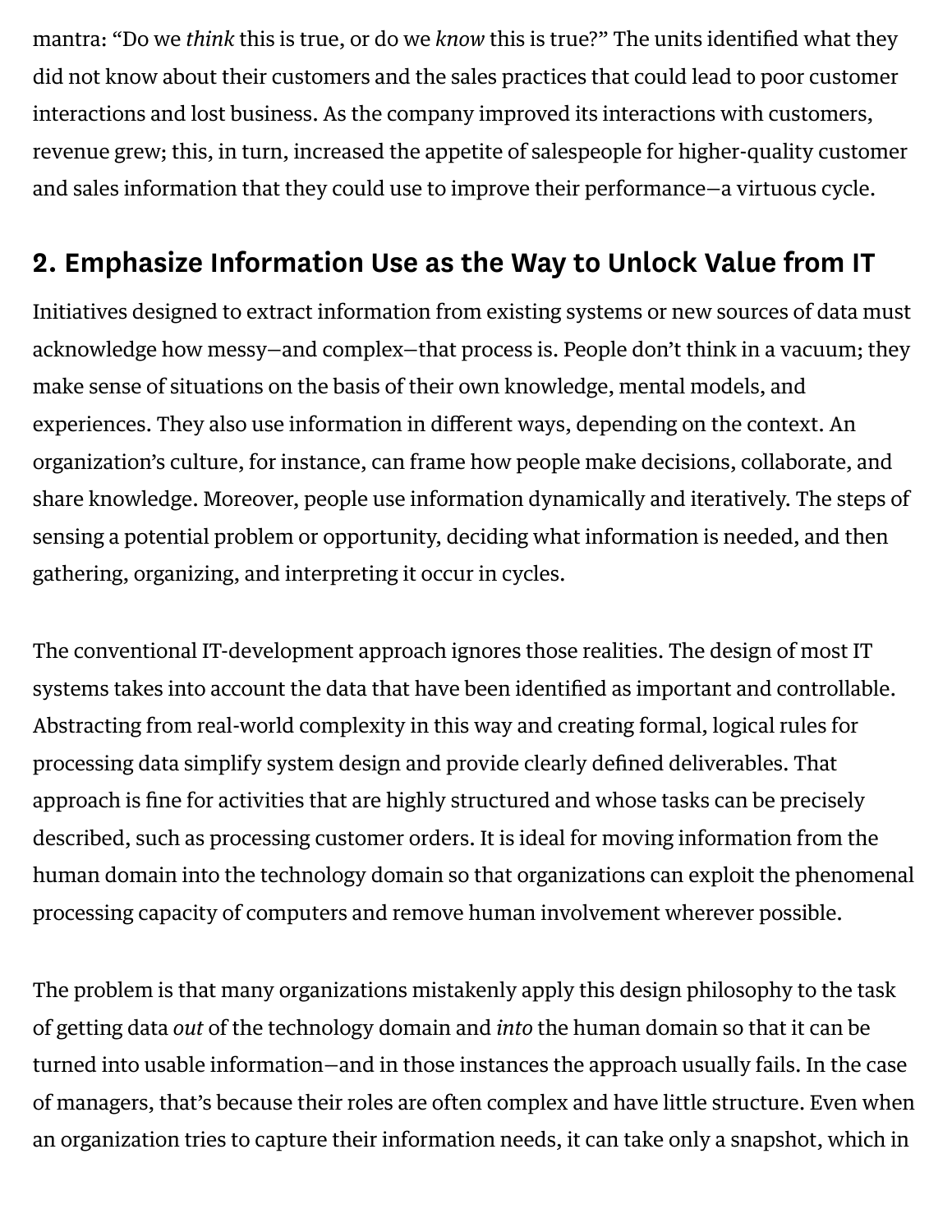no way reflects the messiness of their jobs. At one moment a manager will need data to support a specific, bounded decision; at another he'll be looking for patterns that suggest new business opportunities or reveal problems. He must be able to build both kinds of knowledge.

pproach. The same is true for many knowledge workers. For example, an engineer working for an aerospace engine manufacturer cannot expect diagnostic software alone to determine the causes of problems using the massive amount of engine-performance data the firm generates. Rather, the engineer must have considerable expertise and knowledge to identify relationships in and ask questions about the data, often through the testing of hypotheses. And in interpreting the results of any analysis, he or she must draw on experience to weed out misleading or false explanations. One engineer told us that he had 30 years of experience in vibration analysis but was still learning how to sift through and interpret data. Why IT Fumbles Analytics

# IT projects don 't usually encourage people to look for new ways to solve old problems.

Analytics projects succeed by challenging and improving the way information is used, questions are answered, and decisions are made. Here are some ways to do this:

### Ask second-order questions.

Instead of setting out to create a system that can help sales professionals easily answer the question, "What stock should we place on shelves today?" an initiative might begin by asking, "Is there a better way to decide how we replenish stock?" By posing second-order questions that is, questions about questions—the project assumes that decision makers could improve the way they operate.

### Discover what data you do and do not have.

Avoid being bounded by easily accessible data and systems, which are based on particular assumptions and logic about how the business should be run. While they may have been correct in the past, those systems most likely have not kept up with a continually evolving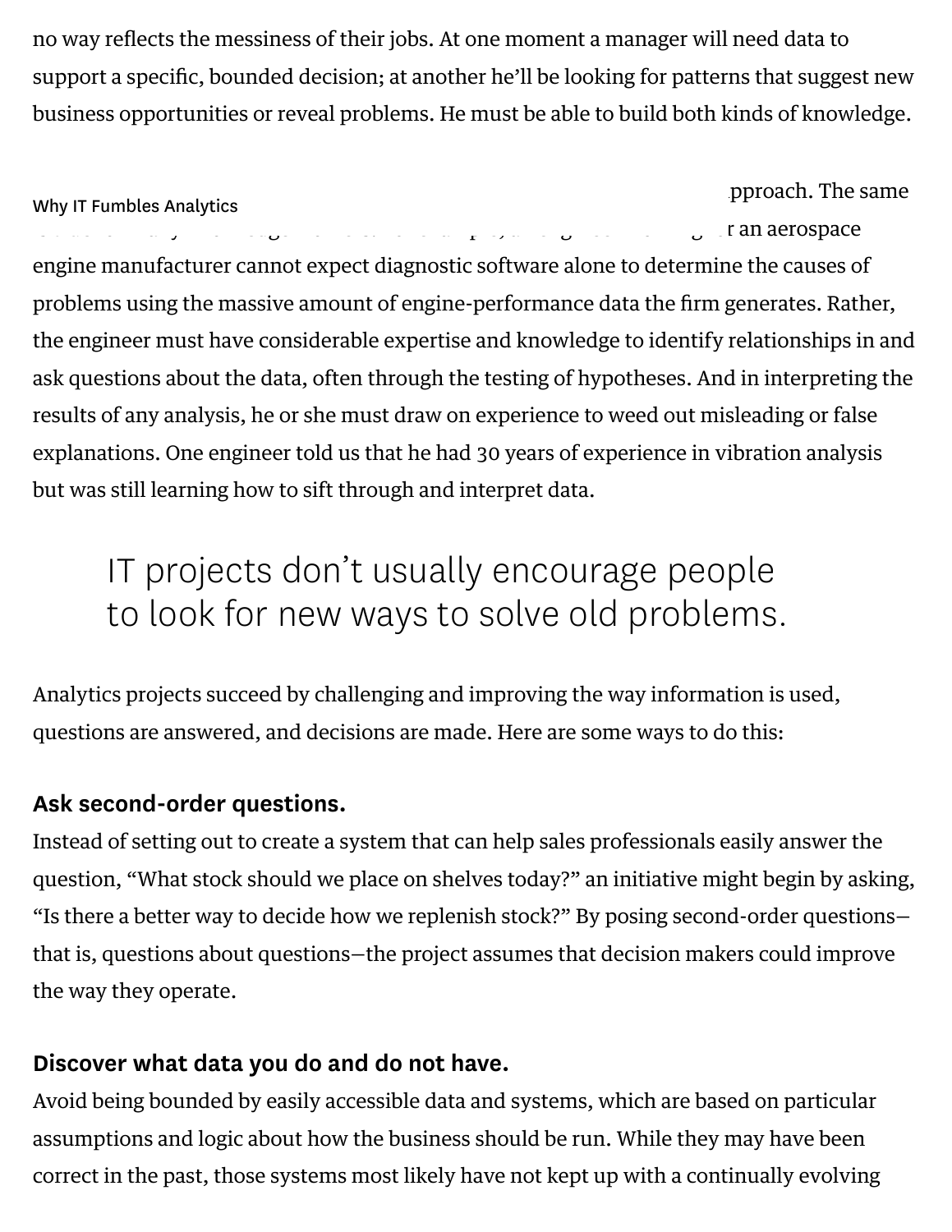business and competitive environment. And chances are that the mountains of data trapped in departmental silos such as R&D, engineering, sales, and service operations are not being exploited. At many financial institutions, for instance, the diverse lines of business don't share data, which prevents companies from forming a coherent view of individual customers and from understanding portfolios of customers relative to market trends.

#### Give IT project teams the freedom to reframe business problems.

An openness to looking at problems through a new lens led central bankers in countries such as the United Kingdom and Israel to find a strong correlation between broad economic trends and consumers' Google searches for washing machines, aerobics classes, cars, and other luxury items. The idea to look for this relationship began as a hunch at Google's headquarters, where a staff economist started exploring whether particular keywords could foreshadow the findings of traditional economic reports. The resulting paper was circulated among the central bank economists, spurring their interest.

We have observed that IT projects don't usually encourage people to look for new ways to solve old problems. This lack of creativity is often driven by a myopic view of data and their value to the business. To combat this attitude, some organizations have adopted techniques such as brainstorming and assumption surfacing and testing. We are increasingly seeing online discovery forums, where employees throughout a company are invited to contribute ideas about markets to be served, new customer trends, and new ways to exploit this knowledge.

## 3. Equip IT Project Teams With Cognitive and Behavioral Scientists

Most IT professionals have engineering, computer science, and math backgrounds. Not surprisingly, they are generally very logical and are strong process thinkers, and they tend to focus less on the "I" and more on the "T" in IT. For tasks such as processing financial trades or retail transactions, these are ideal skills. If, however, the goal is to support the discovery of knowledge, they become a hindrance.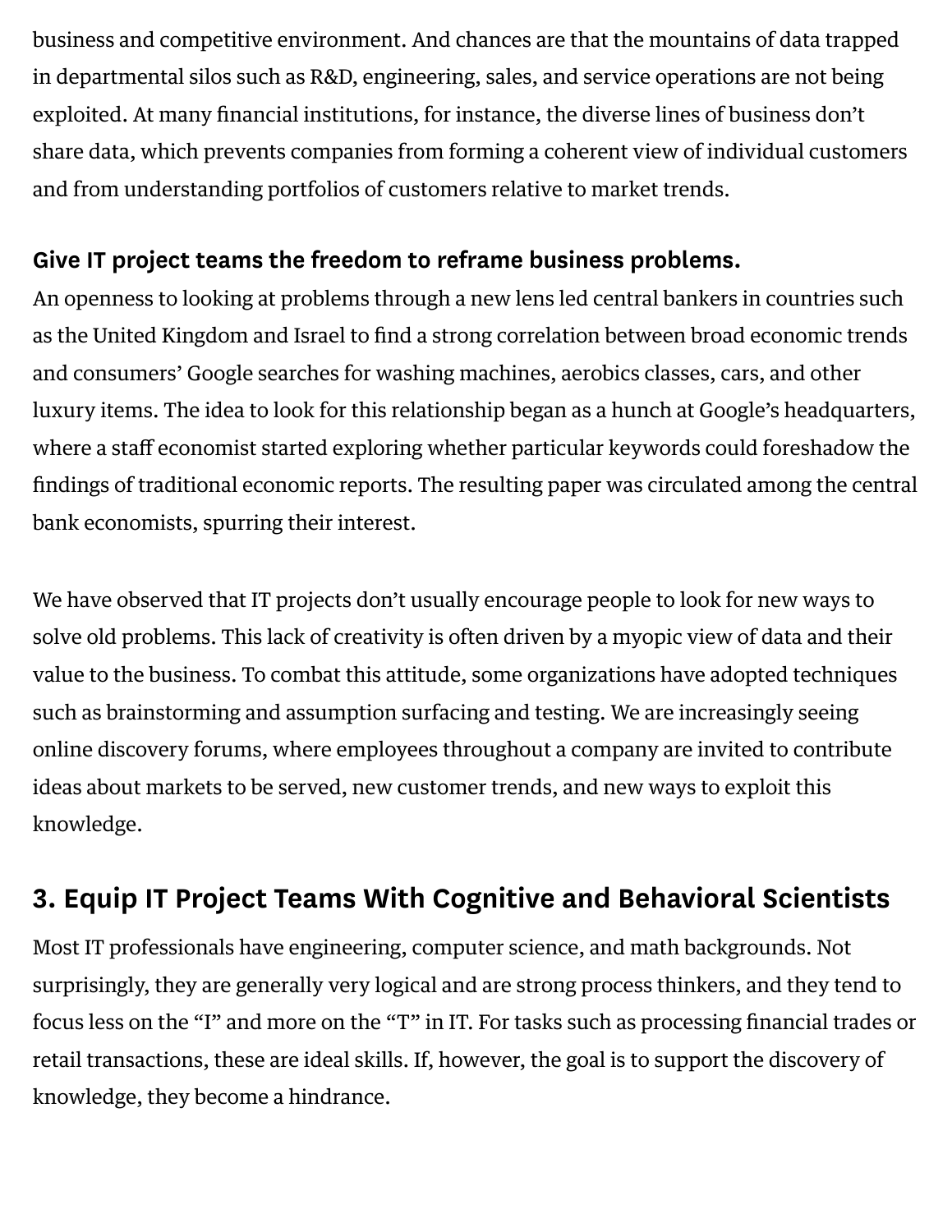To address this problem, many companies have added people with deep knowledge of the business to IT project teams, exposed IT professionals to complex business issues, and hired more data scientists. But those moves will not be enough. When working with big data sets, you can probably find statistically meaningful relationships between any variables you choose. What pulls you back to reality is knowledge of the business. The dilemma is that this knowledge can also limit your sphere of thinking.

For that reason, big data and other analytics projects require people versed in the cognitive and behavioral sciences, who understand how people perceive problems, use information, and analyze data in developing solutions, ideas, and knowledge. This shift mirrors the shift in economics to behavioral economics, which applies knowledge from the fields of social psychology and the cognitive and behavioral sciences to develop a new understanding of how people think and behave in markets and economies.

In some organizations today, big data and analytics projects already include people with backgrounds in those fields. Her Majesty's Revenue and Customs (HMRC), the British tax agency, has recently employed organizational psychologists, who help analytics teams improve their interpretive abilities by, for example, making them aware of their confirmatory biases: their tendencies to search for or interpret information in a way that confirms preconceptions. One such bias was that certain debt-collection approaches worked for particular categories of taxpayers.

HMRC's leaders recognize that in addition to knowing how the business works—for example, what kind of case can go to court, what that process entails, and why certain cases fail—data scientists also need to understand the mind-sets of debt collectors and the behaviors of debtors (for example, why some people who owe taxes pay before a case gets to court and others don't). The organizational psychologists assist in this. They also spend time in the field with inspectors (who conduct tax investigations) and call-center staffers (who negotiate with taxpayers).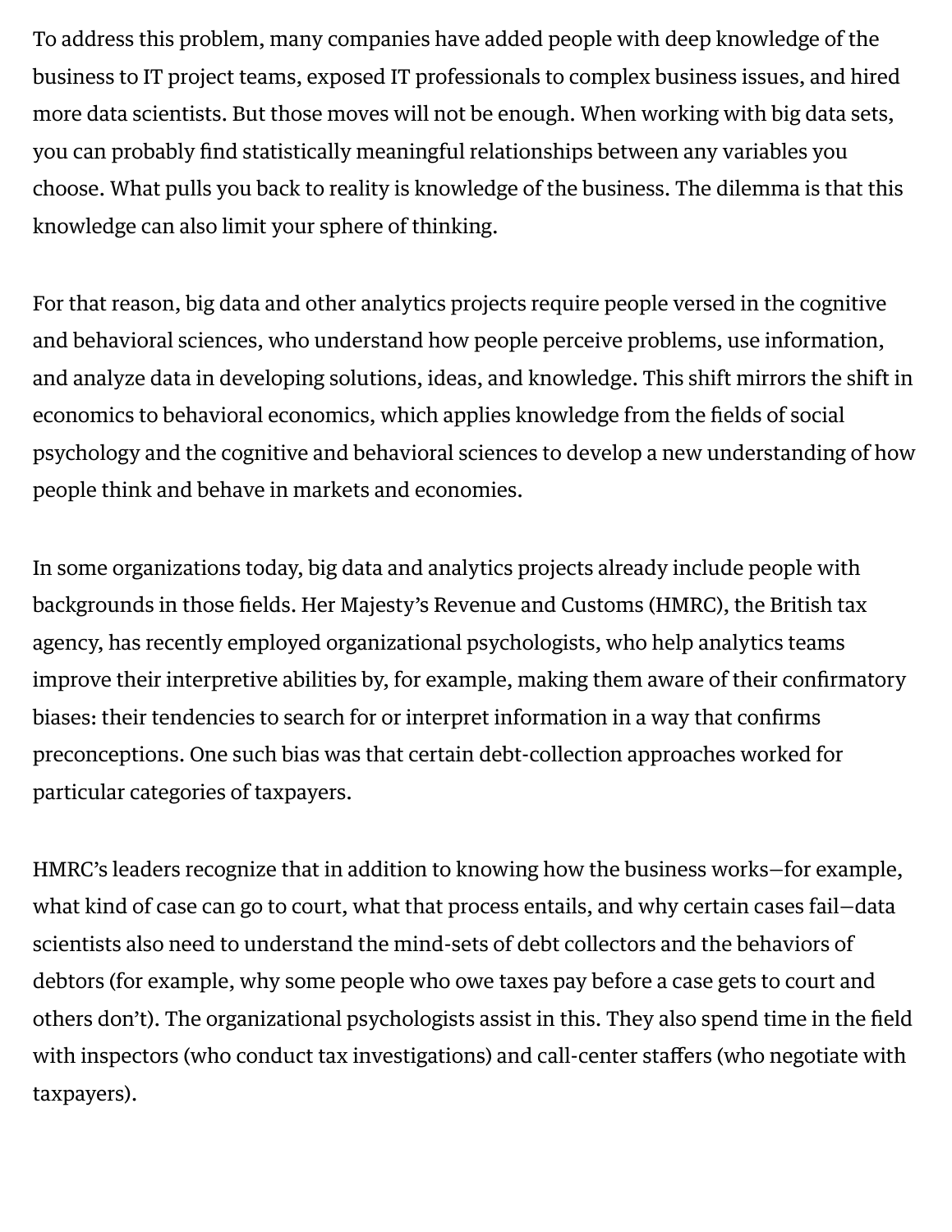Organizations that want employees to be more data oriented in their thinking and decision making must train them to know when to draw on data and how to frame questions, build hypotheses, conduct experiments, and interpret results. Most business schools do not currently teach this. That should change.

## 4. Focus on Learning

Big data and other analytics projects are more akin to scientific research and clinical trials than to IT initiatives. They typically start with sensing problems or potential opportunities, which may initially just be somebody's hunch. They then often move on to develop theories about the existence of a particular outcome or effect, generate hypotheses, identify relevant data, and conduct experiments. In short, they are opportunities for discovery.

The cycle of sensing, analyzing, and discovering can be repeated many times. Consequently, projects can last from a few hours to more than six months, depending on the complexity of the business issues, the availability and quality of external and internal data, the nature of the experiments, and the analytical techniques and tools that are employed. But the evolutionary, cyclical structure and relatively short duration make the costs of these projects much easier to control than those of traditional IT projects.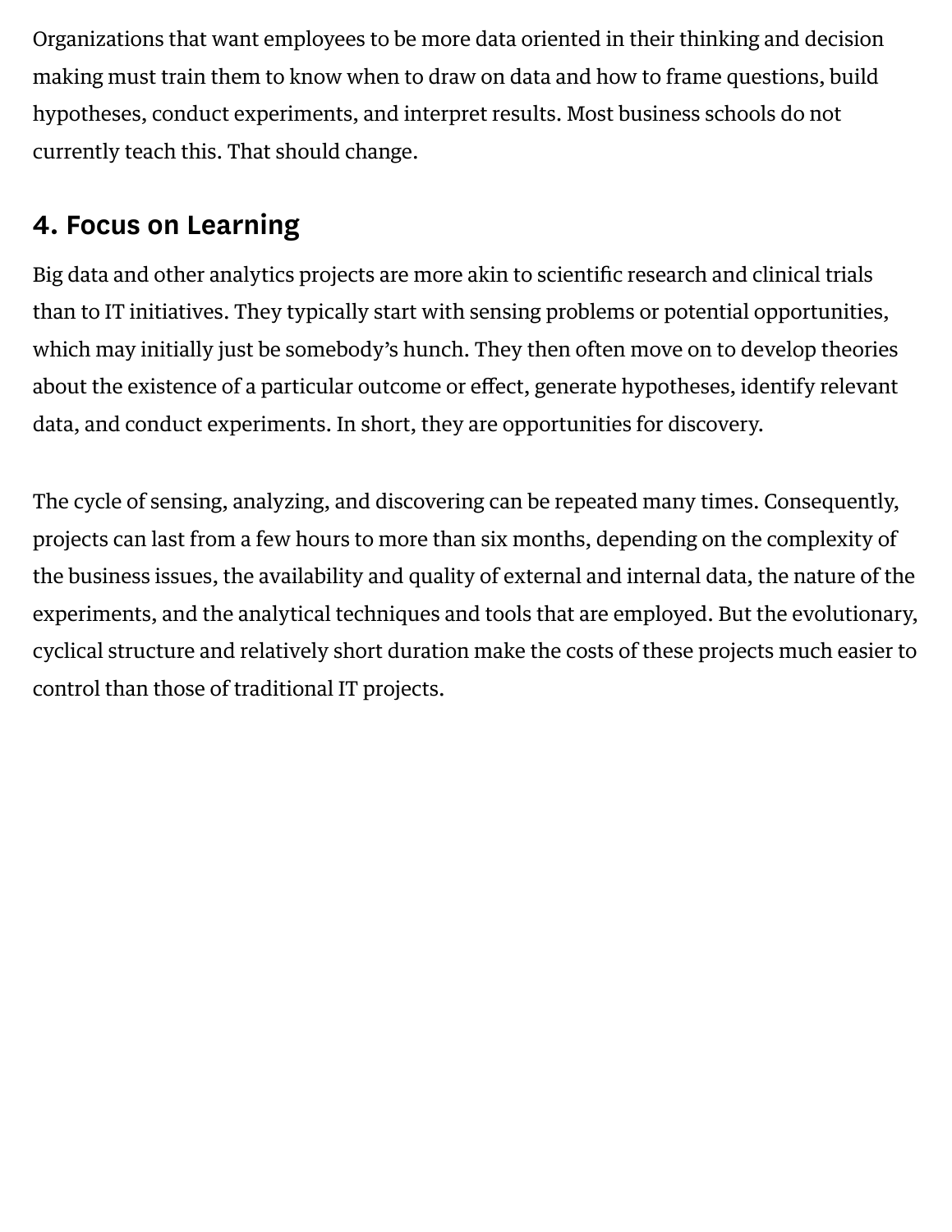#### Traditional IT Project

### Analytics or **Big Data Project**

| Typical Projects                                                                                       |                                                                                                                                                                                                                                                     |
|--------------------------------------------------------------------------------------------------------|-----------------------------------------------------------------------------------------------------------------------------------------------------------------------------------------------------------------------------------------------------|
| Install an ERP system<br>Automate a claims-handling<br>process<br>Optimize supply chain<br>performance | Develop a new, shared<br>understanding of customers'<br>needs and behaviors<br><b>Predict future growth markets</b>                                                                                                                                 |
| <b>Typical Overarching Goals</b>                                                                       |                                                                                                                                                                                                                                                     |
| <b>Improve efficiency</b><br><b>Lower costs</b><br><b>Increase productivity</b>                        | <b>Change how employees think</b><br>about and use data<br><b>Challenge the assumptions</b><br>and biases employees bring<br>to decision making<br>Use new insights to serve cus-<br>tomers better, build new busi-<br>nesses, and predict outcomes |
| <b>Project Structure</b>                                                                               |                                                                                                                                                                                                                                                     |
| <b>TRADITIONAL PROJECT</b><br><b>MANAGEMENT:</b><br><b>Define desired outcomes</b>                     | <b>DISCOVERY-DRIVEN</b><br><b>PROJECT MANAGEMENT:</b><br><b>Develop theories</b>                                                                                                                                                                    |
| <b>Redesign work processes</b>                                                                         | <b>Build hypotheses</b>                                                                                                                                                                                                                             |
| <b>Specify technology needs</b>                                                                        | <b>Identify relevant data</b>                                                                                                                                                                                                                       |
| <b>Develop detailed plans</b><br>to deploy IT, manage<br>organizational change, and<br>train users     | <b>Conduct experiments</b><br><b>Refine hypotheses in</b><br>response to findings<br><b>Repeat the process</b>                                                                                                                                      |
| <b>Implement plans</b>                                                                                 |                                                                                                                                                                                                                                                     |
| <b>Competencies Required</b>                                                                           |                                                                                                                                                                                                                                                     |
| IT professionals with<br>engineering, computer<br>science, and math<br>backgrounds                     | In some cases, IT professionals<br>with engineering, computer<br>science, and math<br>backgrounds                                                                                                                                                   |
| People who know the business                                                                           | <b>People who know the business</b>                                                                                                                                                                                                                 |
|                                                                                                        | <b>Data scientists</b>                                                                                                                                                                                                                              |
|                                                                                                        | <b>Cognitive and behavioral</b><br>scientists                                                                                                                                                                                                       |
| <b>What Does Success Look Like?</b>                                                                    |                                                                                                                                                                                                                                                     |
| Project comes in on time, to<br>plan, and within budget                                                | <b>Employees base decisions on</b><br>data and evidence                                                                                                                                                                                             |
| Project achieves the desired<br>process change                                                         | <b>Employees use data to</b><br>generate new insights in<br>new contexts                                                                                                                                                                            |

Organizations can do several things to make learning a central focus of big data and analytics projects:

Promote and facilitate a culture of information sharing.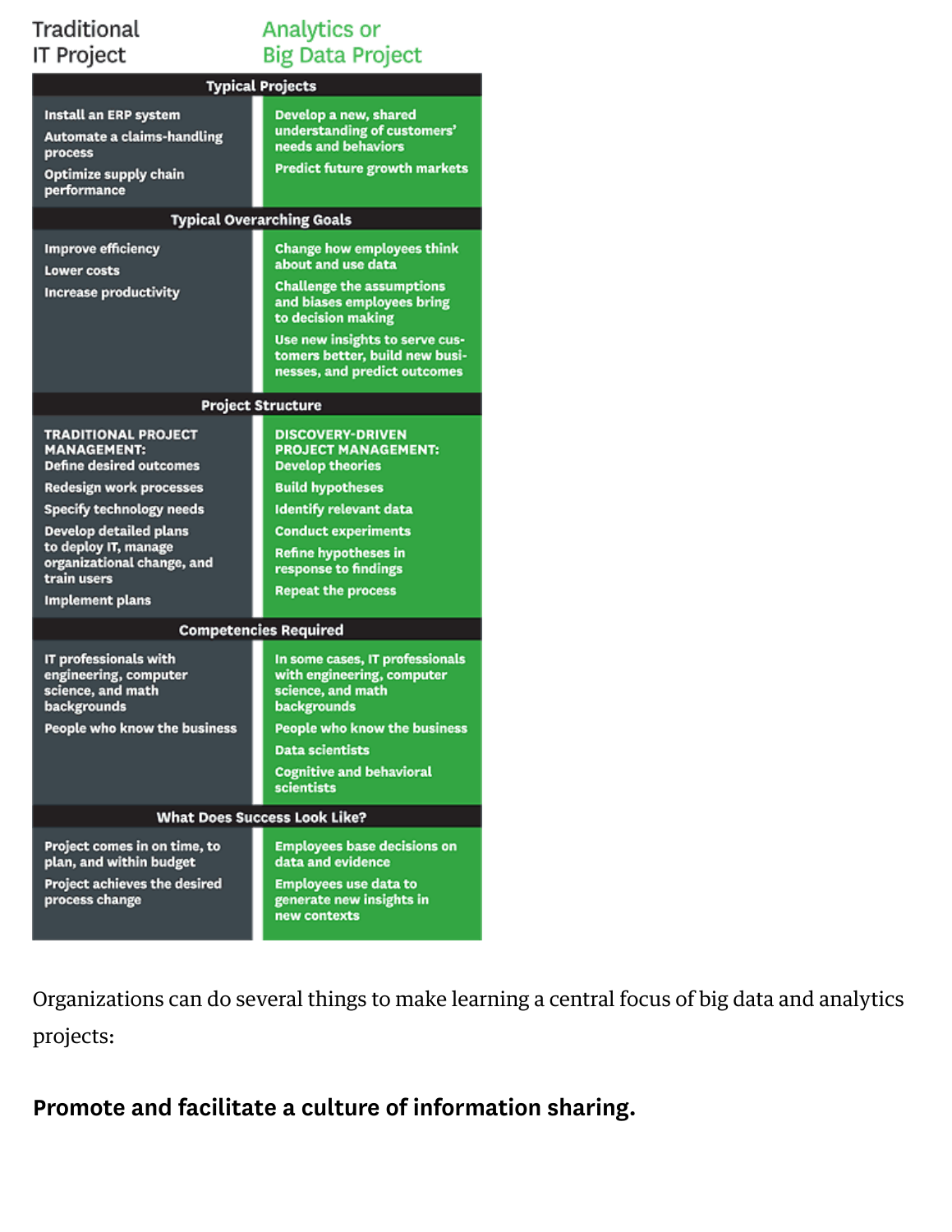Most learning in organizations takes place in teams and in interactions among colleagues. It is therefore crucial to foster a collaborative culture in which transparency, trust, and sharing motivate managers and data scientists to contribute their best ideas and knowledge. An environment where information is not freely shared and failures and errors are hidden has no place in initiatives to generate knowledge.

One financial services company we studied has established a "data lab" to bring together managers from different functions as well as data scientists to work on specific problems in a discovery and learning environment free from the normal pressures of daily work. This allows new interpretations of data and business ideas to emerge from candid conversations across disciplines.

#### Expose your assumptions, biases, and blind spots.

Be willing to reframe the why, what, and how of your accepted business practices. Develop and test hypotheses to explore the limits of what you know and don't know.

#### Strive to demonstrate cause and effect.

Analytics is all about discovering relationships and meaningful patterns in data, such as the factors that seem to cause or are related to certain outcomes. It is therefore important to move beyond symptoms and instead address questions such as, What is the problem we are trying to solve? What are its root causes? What factors seem to contribute to particular outcomes? What can we do differently?

For example, HMRC receives around 300,000 paper returns annually on bequeathed estates, approximately 200,000 of which claim to be below the threshold for paying inheritance tax. Because of the large number of returns, the agency had trouble identifying the cases where more tax was due than was declared. So it sought to uncover relationships among data that would help spot such returns. Working backward from returns previously flagged as inaccurate, HMRC employees built theories about factors that could indicate underdeclaring. From those theories, they constructed hypotheses and tested them using historical data. After much iteration, the agency found that a combination of data on property ownership and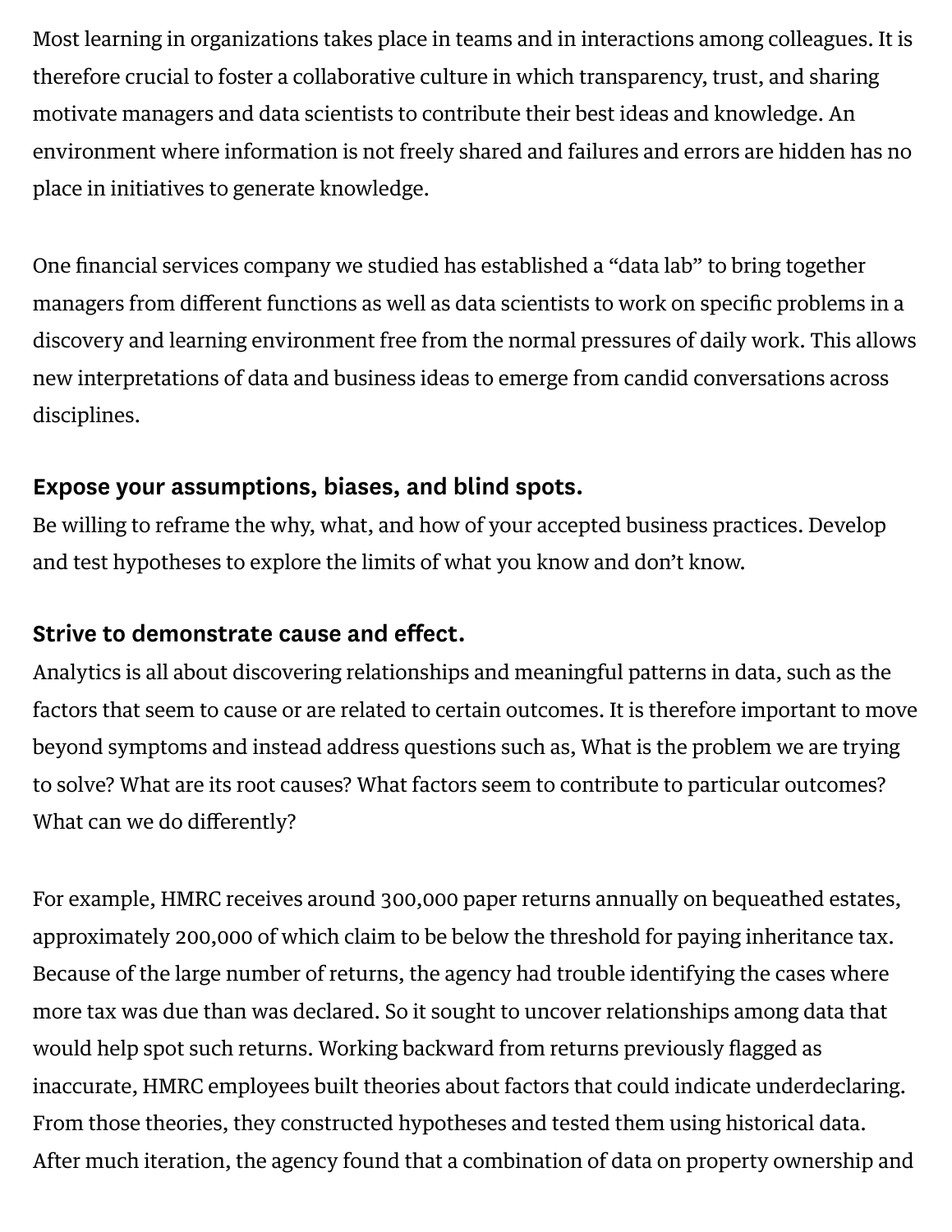transactions, company ownership, loans, bank accounts, employment history, and tax records drawn from diverse public and private sources was effective in identifying potentially fraudulent returns. From those data the agency built a model—which it continues to fine-tune —to predict which estates would have tax liabilities. Estates reporting no liabilities but with particular profiles are now the object of further scrutiny. The result of this effort has been a significant increase in tax revenues.

### Identify the appropriate techniques and tools.

Data scientists and analysts have their own favorite techniques and data sources. Managers must understand the strengths and weaknesses of those as they decide how to handle the deluge of newly available data.

One example of an industry confronting that challenge is pharmaceuticals, which is in the early stages of figuring out how to use monitoring technologies to lower the cost and improve the quality of drug trials. Achieving the U.S. Food and Drug Administration's approval for a drug can cost nearly \$1 billion and involves conducting trials with hundreds, if not thousands, of patients. In the past, doctors monitored trial participants mainly by seeing them periodically in their offices. Today technologies, such as sensors that can be placed on a patient's body, offer the potential to monitor participants around the clock and capture realtime data about their adherence to the treatment regimen and the positive and negative effects of the drug.

# Managers should expect to get their hands dirty during the iterative process of generating business insight.

The challenge for pharmaceutical companies is to come up with ways of analyzing all this information and figuring out what's truly useful and what's just noise. This will require them to develop models and simulations that generate reliable and scientifically valid results of drug effectiveness that the FDA will accept.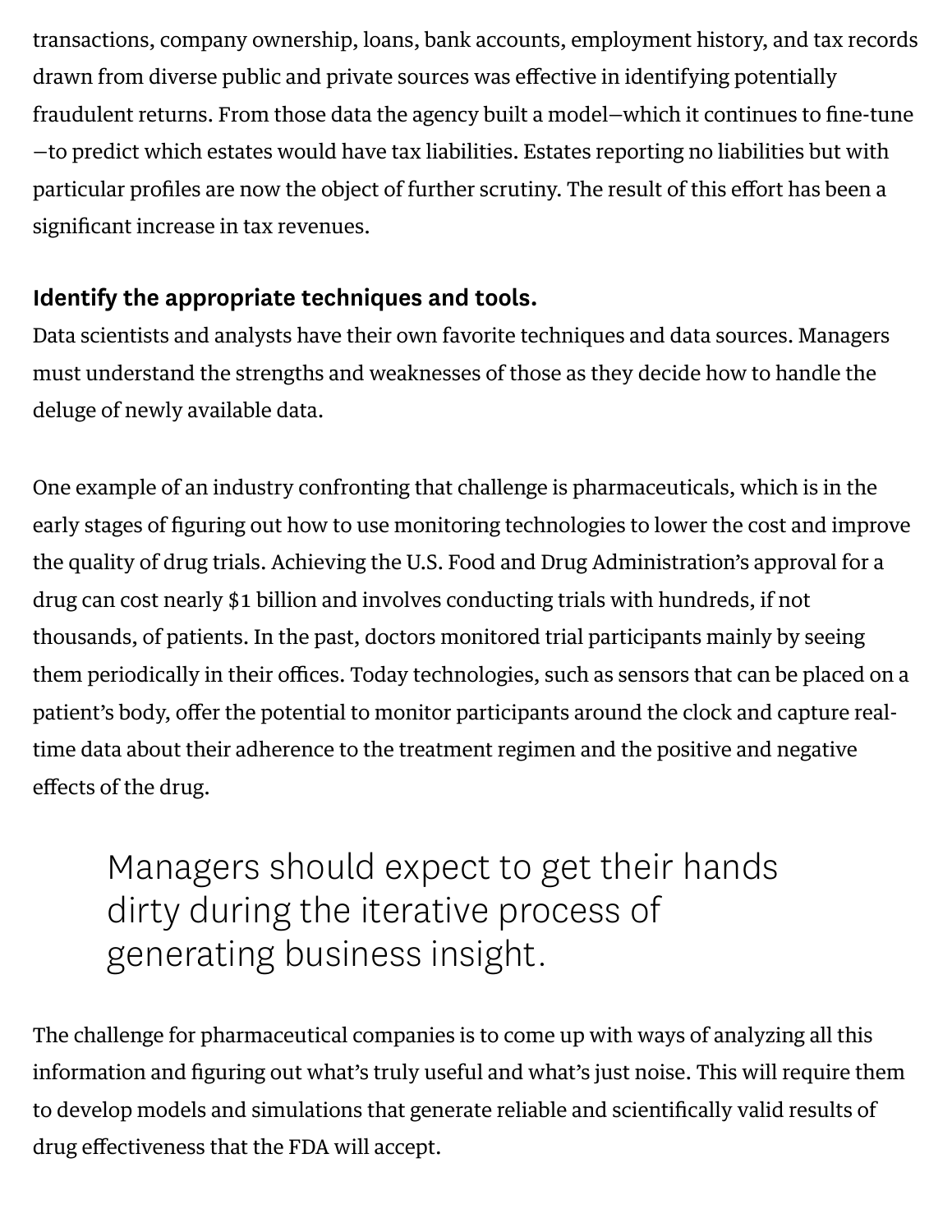Analytical techniques and controlled experiments are tools for thinking. But it is people who do the actual thinking and learning, so managers should expect to get their hands dirty during the iterative process of generating business insight. While there may be some "aha" moments, when ideas and insights emerge quickly, there will be many more occasions when managers and not just data specialists and analysts—must rethink the problem, challenge the data, and put aside their expectations.

## 5. Worry More About Solving Business Problems than About Deploying Technology

Conventional IT project management is risk-averse. It concentrates almost exclusively on neutralizing threats to the successful delivery of a new system. In contrast, projects concerned with information use and big data should focus less on managing the risks of deploying technology and more on solving business problems—or, to put it another way, these projects should seek to avoid the risk of not achieving successful business outcomes. This focus is reasonable because, as we've noted, analytics projects are not nearly as large or as expensive as the deployment of an ERP or a CRM system.

Consider a European electrical goods retailer we studied, which wanted to give iPads to sales assistants in all its stores. The prime objective was to provide product information that would be useful in the sales process. The tablets would also help store managers and salespeople with merchandising and layout and would update them on promotions and marketing activities. One of the key business problems the project tackled was that in-store sales pitches were not always successful.

To assess ideas for improving interactions between salespeople and customers, the retailer conducted controlled experiments in which salespeople used various information layouts about products and presentation styles to communicate with customers. Initially, this experimentation delayed the deployment of the iPads for use in the stores, raising the risk that the project would miss its deadline and exceed its budget—which might have resulted in a reduction in the project's scope if the retailer had been applying the conventional IT projectmanagement approach. However, learning which information layouts worked helped reduce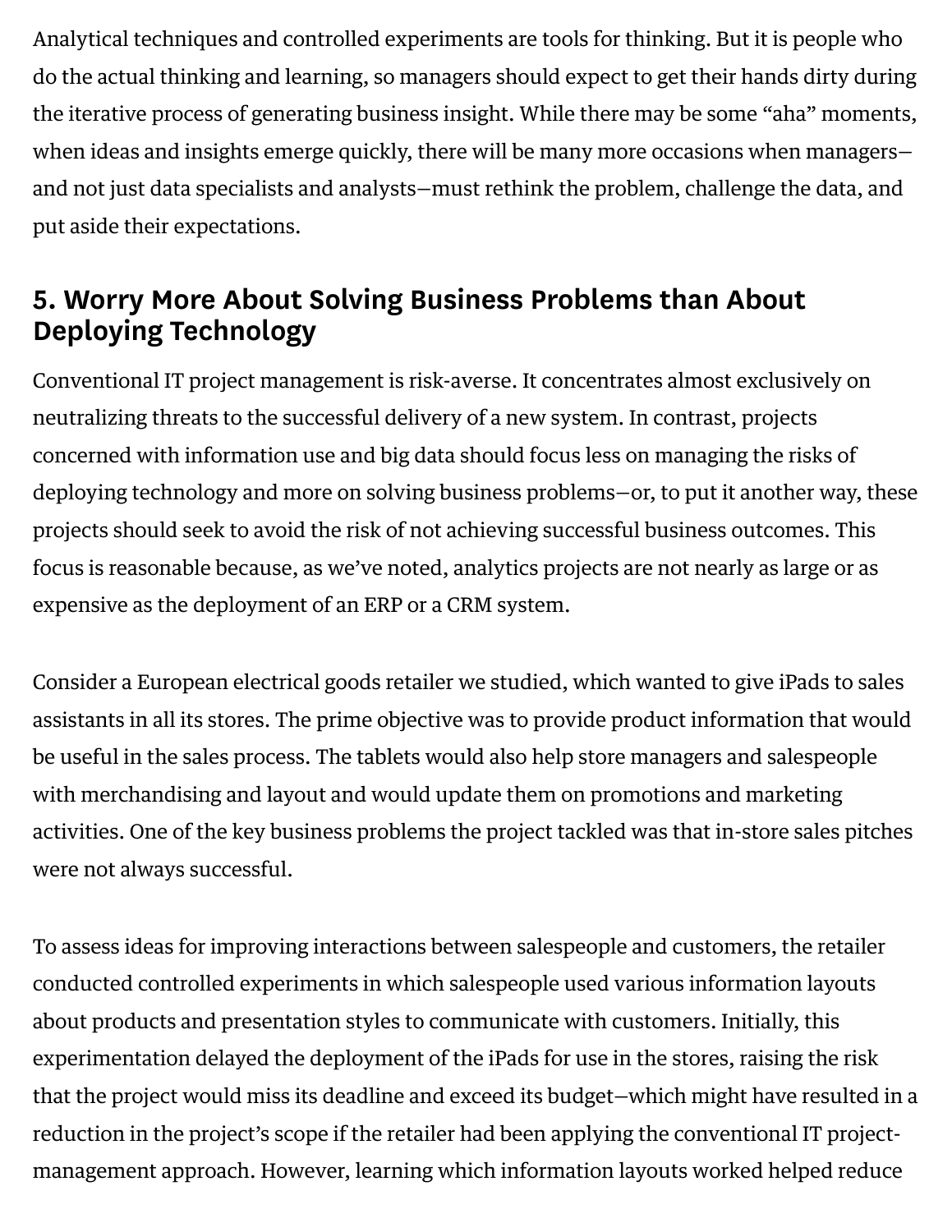the business risk of lost sales. In our research we have regarded the connections between people and events as the main drivers of information use. People use information to understand social interaction (for instance, how sales conversations work with various customer segments) and to understand relationships (for instance, how customer segments respond to particular forms of product layouts). It is possible to provide relevant information only if this interconnectedness is understood. While deploying tablets appropriately in stores is an important concern, the goal of improving how sales managers and staff use information to drive sales should be the project's primary focus.Organizations have long looked to IT to bring data under control by automating transactions, streamlining information flows, and storing data for later recall. Conventional approaches to deploying IT work well in achieving this. The paradox is that the technologies that were supposed to help manage data are now causing a massive deluge. As organizations seek to exploit internal and external data, they run the risk of applying conventional methods when instead they need a fundamentally different approach and mind-set.

Improving how businesses extract value from data requires more than analytical tools. It involves creating an environment where people can use the company's data and their own knowledge to improve the firm's operational and strategic performance. In this new paradigm, the manager's priority is to make discoveries that could benefit the organization and identify unknowns that could put it at risk.

Donald A. [Marchand](https://hbr.org/search?term=donald+a.+marchand) is <sup>a</sup> professor of strategy execution and information management at IMD in Lausanne, Switzerland.

Joe [Peppard](https://hbr.org/search?term=joe+peppard) is <sup>a</sup> professor at the European School of Management and Technology in Berlin.